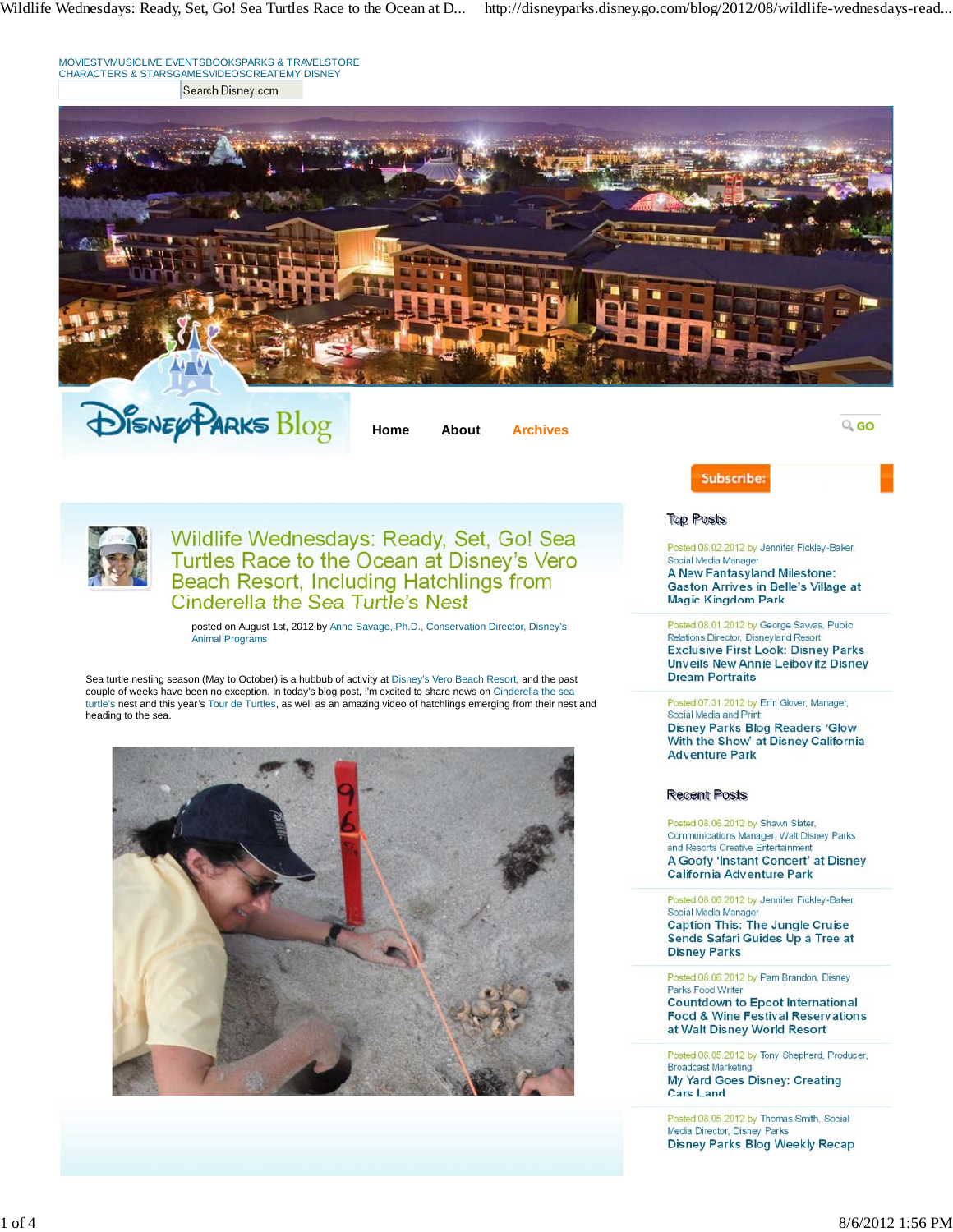

The race is on in Tour de Turtles. Last Saturday morning, more than 500 Disney's Vero Beach Resort guests cheered as two loggerhead sea turtles, who had laid their eggs on the beach the night before, returned to the sea. The turtles were fitted with satellite transmitters and released on the beach near the resort as part of the Sea Turtle Conservancy's annual Tour de Turtles event. The first turtle to swim the farthest will be declared the winner. The turtles are named after characters in the Disney•Pixar film "Finding Nemo." Peach is sponsored by Disney's Animal<br>Programs and Disney's Vero Beach Resort, and Pearl is sponsored by the Disney Worldwide Conservation Fund and Friends for Change.

Researchers from Disney's Animal Programs and the Sea Turtle Conservancy will track the sea turtles using satellite telemetry as they travel from their nesting beach to various feeding grounds. Using this technology,<br>scientists learn about sea turtles' habits at sea and the different migratory patterns of each species. This kn helps researchers, conservationists and governing agencies make more informed decisions about sea turtle conservation actions and policies. Guests can find out about this research and follow the tracks of the turtles when they visit the Wildlife Tracking Center in Rafiki's Planet Watch at Disney's Animal Kingdom. People worldwide can view the sea turtles' progress online at www.tourdeturtles.org.



Readers of the Disney Parks Blog will remember that a June 6 blog post told the story of Cinderella the sea turtle, who came up on the beach very late one night (after midnight, hence the name Cinderella) near Disney's Vero Beach Resort to lay her eggs. I promised to provide an update on the nest to report on how many hatchlings emerged. Cinderella's nest is one of hundreds that Disney's Animal Programs cast members monitor during sea turtle nesting season at Disney's Vero Beach Resort. Cast members are marking new sea turtle nests daily, as well as monitoring existing nests until they hatch. Well, it was quite a summer for Cinderella's nest. In late May, Tropical Storm Beryl washed over the nest. In early June, a large ghost crab took up residence a few feet from the nest, but, fortunately, didn't do any digging at the nest site. In late June, Tropical Storm Debby washed over the nest. Sea turtle nests are quite vulnerable to tropical storms and hurricanes, as they are likely to be inundated with water, which can harm the eggs. Cast members monitoring Cinderella's nest in early July found a leatherback sea turtle hatchling that had been caught up in fishing line washed up on the beach. They freed the hatchling from the fishing line and released it at night, when it was cooler and the hatchling would be safer from predators.



## Categories & Archives

| Select a Category |  |
|-------------------|--|
| Select a Month    |  |

## **Disney Conversations**

A collection of Disney news and links from around the web. Note: All links are to external sites and open in a new window

#### Posted 08.02.12 06:03 PM 2012 Olympics viewing locations at the Walt Disney World Resort |

**Examiner** 

Posted 08.02.12.05:59 PM **Tips For Saving Money At Disney** 

**Parks | Huffington Post** 

#### Posted 07.24.12 04:30 PM 10 things for guys to do at Disney World | Wesh 2 Orlando

Posted 07:24.12 04:30 PM **Disney World Hotels: Finding The Right Fit By Personality | The Huffington Post** 

## Posted 07.24.12 04:30 PM

**Disney World Security Guard Asks Little Princess For Her** Autograph (PHOTO) | The **Huffington Post** 

## **Featured Video**

"Glow With the Show" Ears Pulse With Technology

#### **View More Videos**

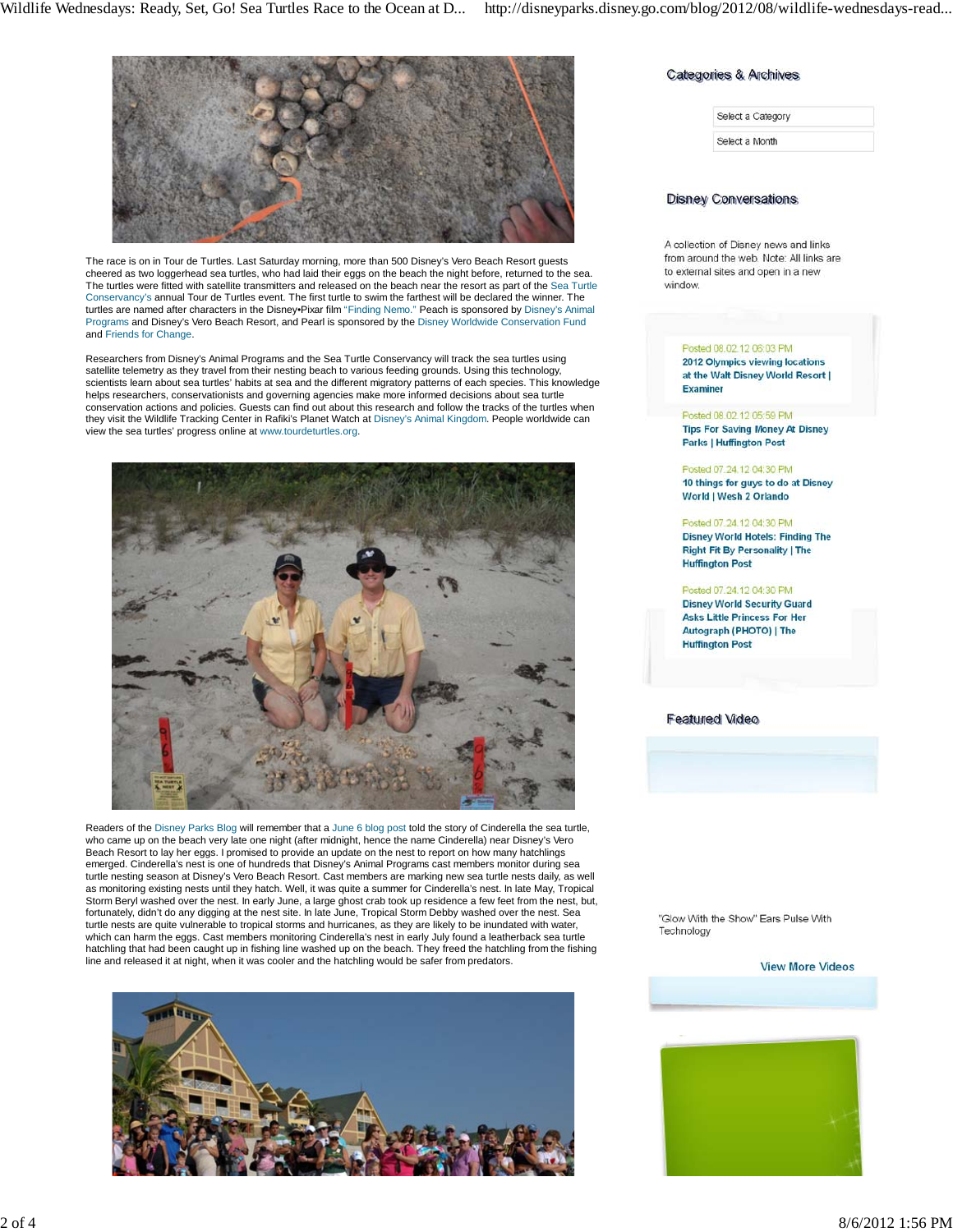

Finally, in late July, the eggs in Cinderella's nest hatched. We inventoried the nest, and she had a total of 121 eggs in the nest — 55 hatched and 66 didn't. Why the low number of hatchlings? Well, Tropical Storm Debby seemed to have had an effect on her nest; she laid her nest in an area that received a lot of wave action over her nest, but still those 55 hatchlings made it to the ocean. That same day we inventoried another nest that was laid in the sand above Cinderella's nest, and it had 123 eggs, of which 118 hatched and only 5 didn't. Here is some video footage taken with special night vision equipment of hatchlings emerging from the nest. As for the hatchlings, you can see that we were very careful not to interfere with their ability to reach the ocean safely. We are excited to share this video of one of nature's most amazing wonders. Enjoy!



#### Did you know?

- In "Finding Nemo," "Peach" is a starfish and "Pearl" is an octopus.
- In the Tour de Turtles, each turtle acts as an ambassador to raise awareness about a specific threat to sea turtles. Peach is raising awareness about the threat of light pollution on the beach. Since sea turtle hatchlings rely on moonlight to find their way to the ocean, many become disoriented and drawn off-course by artificial light sources. Pearl is raising awareness about the threat of entanglement. Turtles can become tangled in trash and nets, and drown.
- Each year, approximately 50,000 female sea turtles lay their eggs on Florida beaches, making the state's beaches one of the most important nesting areas in the world. Sea turtles are among the oldest creatures on earth and have remained essentially unchanged for 110 million years. In the United States, as much as 90 percent of sea turtle nesting occurs in Florida, which serves as a primary nesting site for several species of endangered and threatened sea turtles.
- Guests visiting Disney's Vero Beach Resort, Disney's Animal Kingdom, and The Seas with Nemo & Friends at Epcot can adopt a sea turtle nest. And, of course, people can help turtles year-round by taking action to reduce waste, save water and keep it clean, and reduce emissions.

#### **Check out these other posts from the Wildlife Wednesdays series:**

- Wildlife Wednesdays: What Do a 400-Pound Gorilla and a One-Pound Cotton-Top Tamarin Have in Common? Find out at Disney's Animal Kingdom
- Wildlife Wednesdays: Disney Plants Three Million Trees in Endangered Tropical Forest
- Wildlife Wednesdays: Rare Hawks Call Walt Disney World Resort Home

| Share:                                                                                | 4                | Like<br>204 | $\overline{2}$ | 2 Comments |
|---------------------------------------------------------------------------------------|------------------|-------------|----------------|------------|
| Tagged: Conservation, Video, WDW<br>Filed: Hotels & Resorts, Walt Disney World Resort |                  |             |                |            |
| 2 Comments                                                                            | <b>Add Yours</b> |             |                |            |
|                                                                                       |                  |             |                |            |

### **Loreen on August 1st, 2012 at 10:37 am 1**

CONGRATS TO ALL!!!! I happen to be staying at Disney's Vero Beach Resort when the Loggerheads were nesting. I brought my own night goggles and actually witnessed the turtles burying their eggs, it was the most amazing experience ever. My husband is now planning our next Disney's Vero Beach Vacation for the first week of August. Hopefully, we'll see you all next year!!!!! ºOº